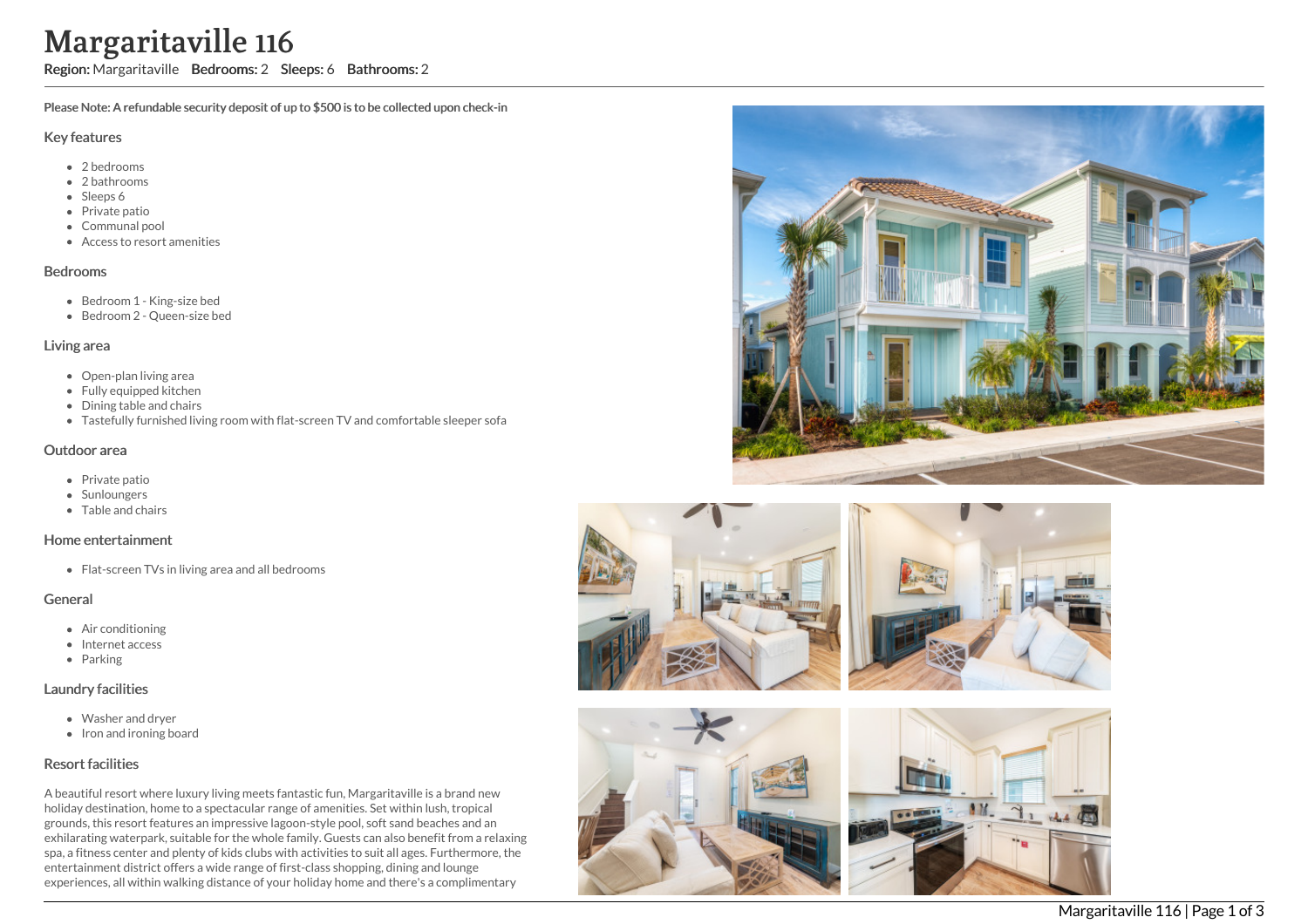shuttle to the theme parks.

# Places of interest

- Disney World 5.1 miles
- Universal Studios 16.7 miles
- Sea World 11.7 miles
- Orlando International Airport 24.5 miles

Parts of the Margaritaville Hotel are currently under construction. Apologies for any disturbance or inconvenience this may cause during your stay at Margaritaville Resort, Orlando.